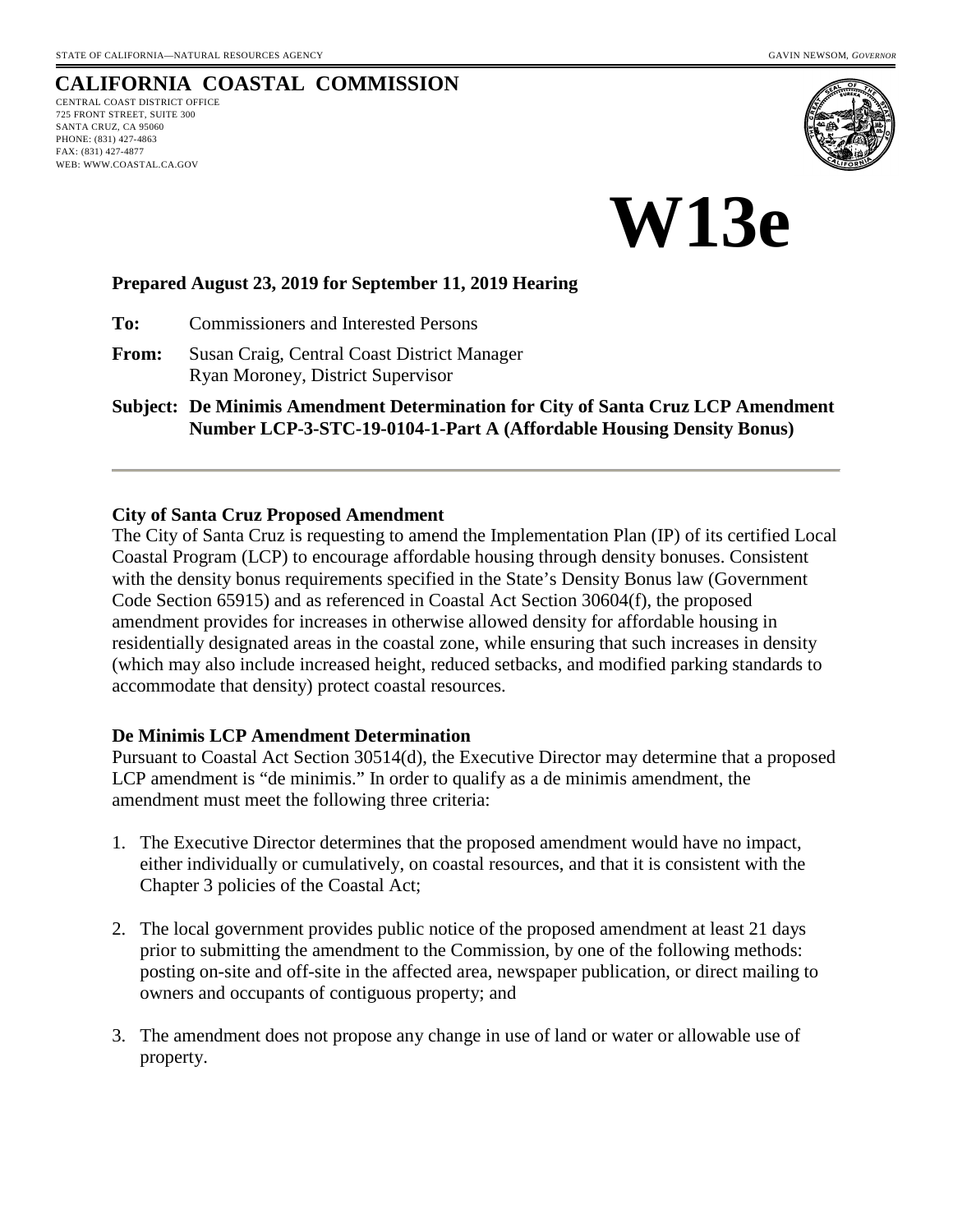If the Executive Director determines that an amendment is de minimis, that determination must be reported to the Commission. If three or more Commissioners object to the de minimis LCP amendment determination, then the amendment shall be set for a future public hearing; if three or more Commissioners do not object to the de minimis determination, then the amendment is deemed approved, and it becomes a certified part of the LCP ten days after the date of the Commission meeting (in this case, on September 21, 2019).

**The purpose of this notice is to advise interested parties of the Executive Director's determination that the proposed LCP amendment is de minimis.** Each of the de minimis criteria is discussed briefly below:

#### **1. No impact to coastal resources and consistency with Chapter 3 of the Coastal Act:**

In response to recent changes to the State's Density Bonus  $Law<sup>1</sup>$  $Law<sup>1</sup>$  $Law<sup>1</sup>$ , the proposed amendment would add Section 24.16.262 to the City's IP (see **Exhibit A)** to make clear that the State's Density Bonus Law is not to in any way lessen or alter the Coastal Act (i.e., density bonuses must be consistent with the Coastal Act's coastal resource protection requirements). The proposed amendment language also states that projects using the State's Density Bonus criteria (i.e., an increase in the number of otherwise allowable residential units and modification of certain development standards to provide for those units in exchange for a certain percentage of those units to be affordable) shall comply with the certified City of Santa Cruz LCP, except as they relate to certain numeric standards that may be changed through the State Density Bonus provisions. In other words, while some of the more quantitative LCP development standards (e.g., those related to height, density, and parking) may be relaxed so as to accommodate the increased residential density for the affordable housing units pursuant to the State Density Bonus Law, the more qualitative LCP policy requirements to protect coastal resources (e.g., related to protection of environmentally sensitive habitat, provision of public access, protection of public views, etc.) must still be adhered to in all cases, notwithstanding any bonus, concession, incentive, waiver, or reduction in development standards allowed under the State Density Bonus Law.

In sum, consistent with existing legal requirements, the proposed LCP amendment allows for density bonuses and associated incentives for the provision of affordable housing, while ensuring that such housing is built in a manner consistent with the LCP's coastal resource protection standards, and is therefore consistent with the Land Use Plan and the Coastal Act as submitted. Thus, the proposed amendment will not adversely affect coastal resources, and it is consistent with the policies of Chapter 3 of the Coastal Act.

<span id="page-1-0"></span> <sup>1</sup> In the 2016 *Kalnel Gardens v. City of Los Angeles* decision, the Second District of the California Court of Appeals determined that the Coastal Act takes precedence over the State's Density Bonus Law. In response to this, the State legislature passed AB 2797 in 2018, which made explicit in the Density Bonus Law that any density bonus, concessions, incentives, waivers or reductions of development standards and parking ratios allowed be permitted "in a manner that is consistent with that law and the California Coastal Act of 1976." To be clear, AB 2797 does not suggest that the State's Density Bonus Law takes precedence over the Coastal Act; rather, AB 2797 evinces a clear intent that the State Density Bonus Law and Coastal Act be applied harmoniously.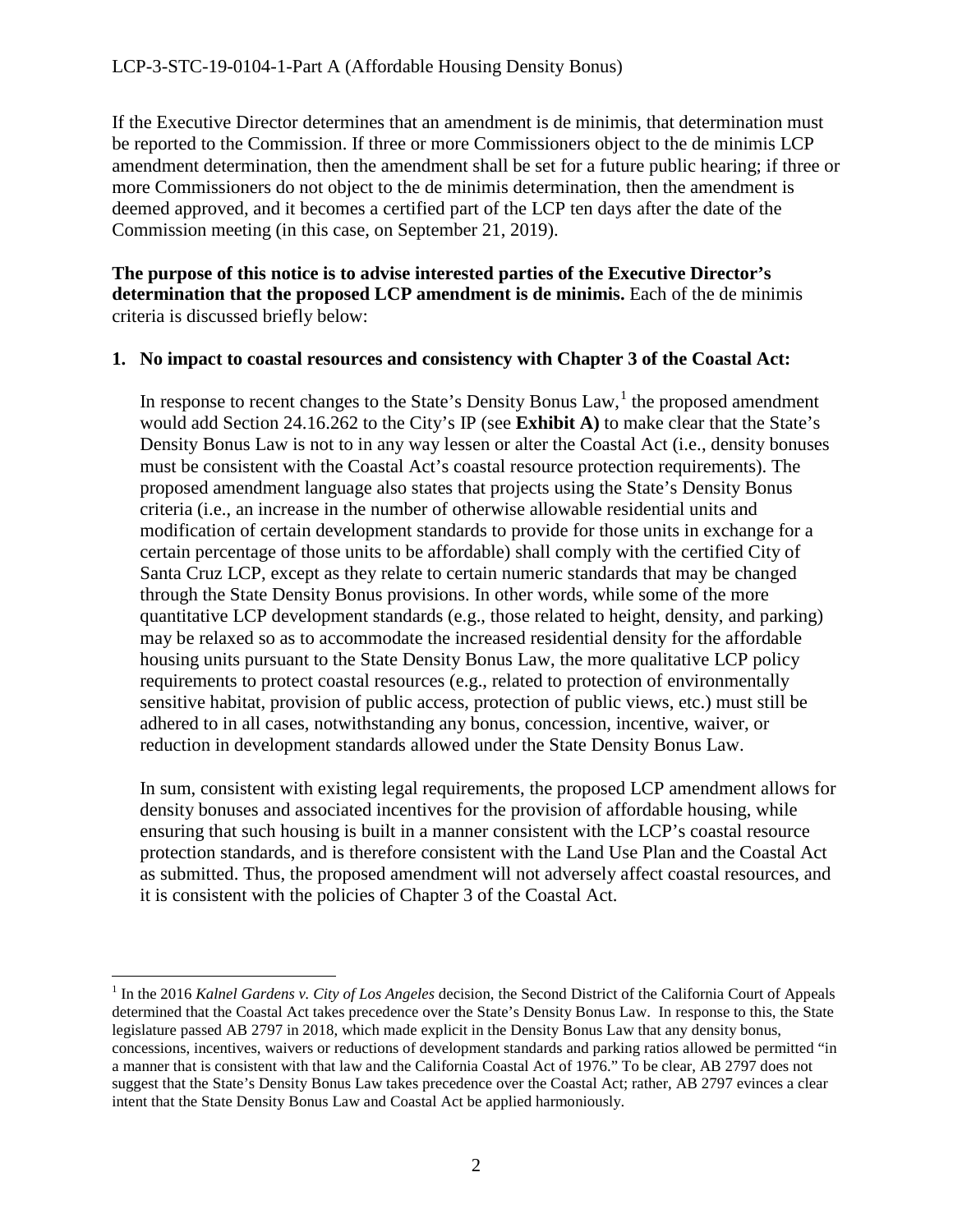- **2. Provision of public notice:** The City provided public notice in advance of the Planning Commission hearing (held on March 21, 2019) and the City Council hearings (held on May 14, 2019 and May 28, 2019) where the proposed amendment was considered. For the Planning Commission hearing, a newspaper advertisement notice was printed on March 2, 2019. For the City Council hearings, a newspaper advertisement notice was printed on April 2, 2019, and May 22, 2019. In addition, the proposed text was made available at the City Clerk's office and on the City's website for public inspection, all in advance of the City's hearings. The amendment submittal was subsequently received by the Commission on July 1, 2019 (and filed as complete on July 16, 2019), and therefore, the 21-day noticing requirement has been satisfied.
- **3. No change in use of land or allowable use of property:** No change in use is proposed by this amendment.

# **California Environmental Quality Act (CEQA)**

The Coastal Commission's review and development process for LCPs and LCP amendments has been certified by the Secretary of Resources as being the functional equivalent of the environmental review required by CEQA. Local governments are not required to undertake CEQA environmental analysis of proposed LCP amendments (*see* Pub. Res. Code § 21080.9), although the Commission can and does use any environmental information that the local government has developed, consistent with its CEQA requirements, in consideration of approving and certifying an LCP proposal. Here, the City exempted the proposed amendment from environmental review under CEQA pursuant to Section 15265 of Chapter 3 of the California Code of Regulations (State CEQA Guidelines). This report has discussed the relevant coastal resource issues with the proposal, and has concluded that the proposed LCP amendment is not expected to result in any significant adverse impact on the environment. Thus, it is unnecessary for the Commission to suggest modifications to the proposed amendment to address adverse environmental impacts because the proposed amendment, as submitted, will not result in any significant environmental effects for which feasible mitigation measures would be required.

## **Coastal Commission Concurrence**

The Executive Director will report this de minimis LCP amendment determination, and any comments received on it, to the Coastal Commission at its September 11, 2019 meeting in Newport Beach. If you have any questions or need additional information regarding the proposed amendment or the method under which it is being processed, please contact Ryan Moroney at the Central Coast District Office in Santa Cruz. If you wish to comment on and/or object to the proposed de minimis LCP amendment determination, please do so by 5:00 p.m. on September 6, 2019.

## **Procedural Note - LCP Amendment Action Deadline**

This proposed LCP amendment was filed as complete on July 16, 2019. It amends the IP only and the 60-working-day action deadline is September 14, 2019. (*See* Coastal Act Sections 30513, 30514(b).) Thus, unless the Commission extends the action deadline (it may be extended by up to one year per Coastal Act Section 30517), the Commission has until September 14, 2019 to take a final action on this LCP amendment.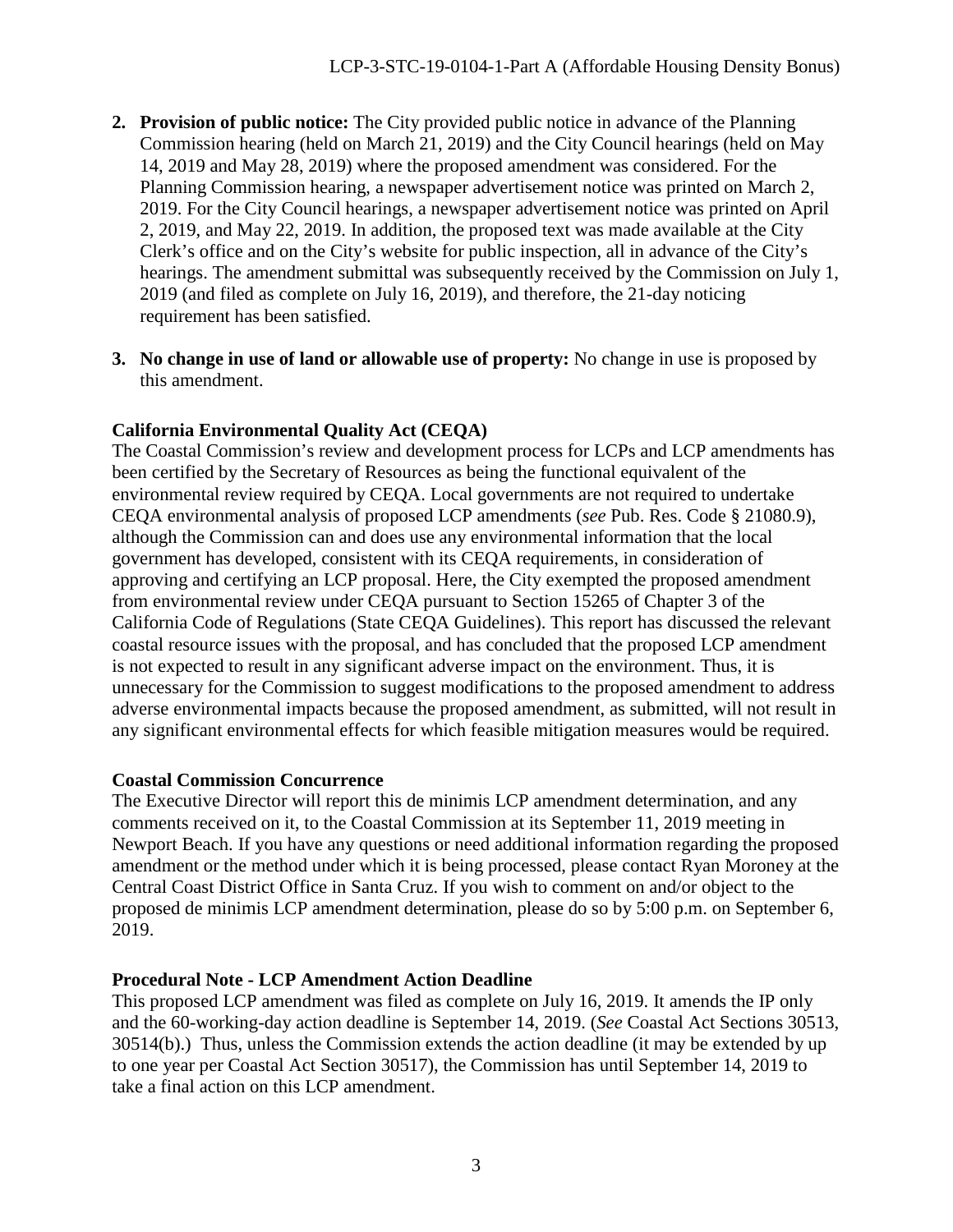LCP-3-STC-19-0104-1-Part A (Affordable Housing Density Bonus)

Exhibit Exhibit A: Proposed IP Section 24.16.262